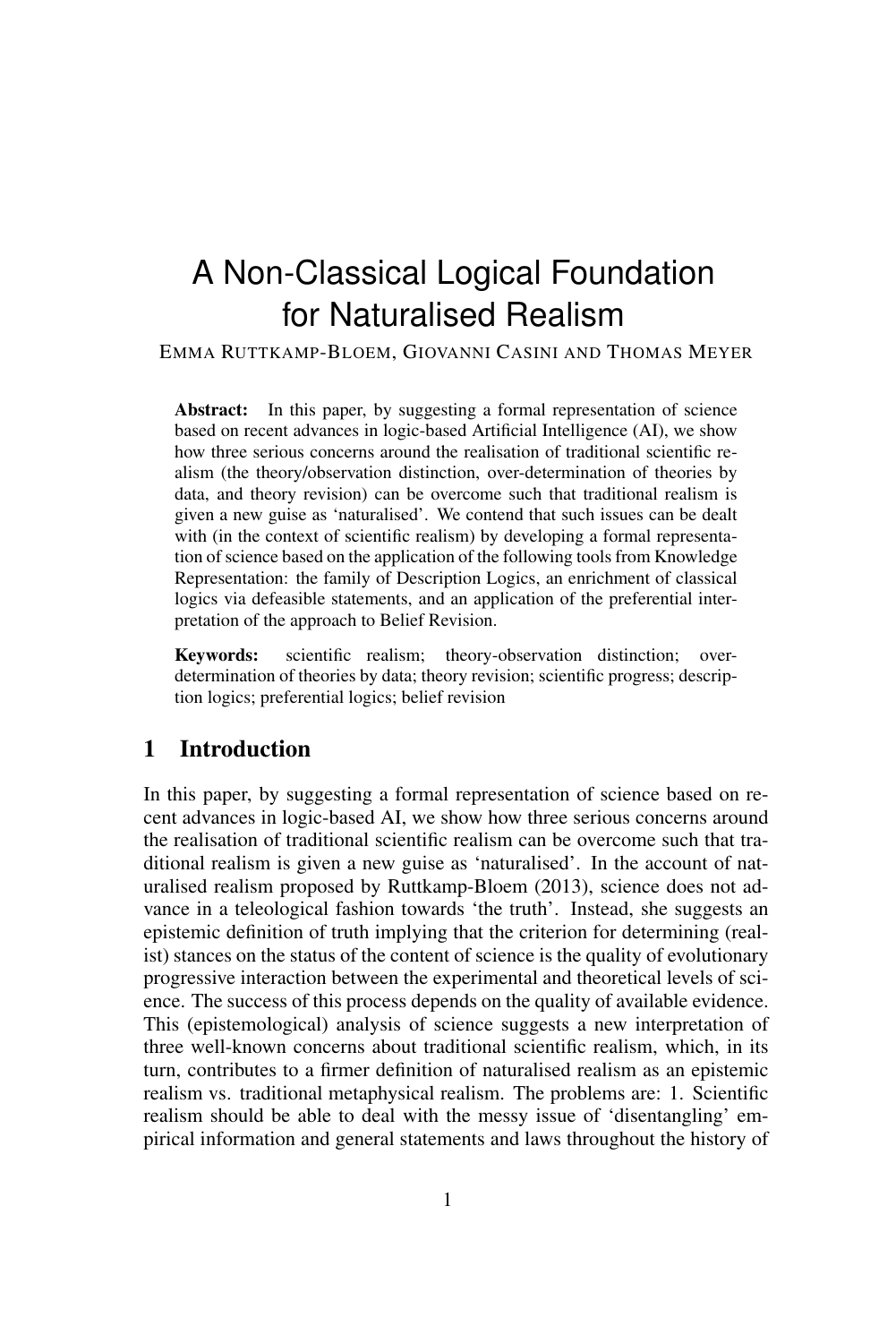scientific investigations of a given real system, and with the added complication of the non-uniqueness of such disentanglements; 2. Theories should be robust in terms of the absorption of new empirical information in order to deal with the 'over-determination' of theories by data, akin to the definition of the equivalent empirical models of van Fraassen (1980); 3. Based on new empirical evidence, science is not prescriptive; it is not the case that there is a single 'correct' method for modifying an existing theory to incorporate new evidence. But science is also constraining; there ought to be limitations on what constitutes a possible rational modification to an existing theory.

We contend that these issues can be dealt with in a formal representation of science which is the result of applying the following tools from subareas of Knowledge Representation to the above philosophical issues in the context of scientific realism: The family of knowledge representation languages known as Description Logics (Baader, Calvanese, McGuinness, Nardi, & Patel-Schneider, 2007), an enrichment of the languages of classical logics with defeasible statements in the style of the preferential framework suggested by Kraus, Lehmann and Magidor (1990) for propositional logic, and an application of the preferential interpretation of the approach to Belief Revision proposed by Alchourrón, Gärdenfors and Makinson (1985), and extended to account for Iterated Belief Revision. In what follows, we first give a brief description of 'naturalised realism' as the version of realism supported by our suggested treatment of the three concerns around the possibility of actualising traditional scientific realism identified above. We then briefly discuss each of these concerns in turn, showing as we move along how in each case either Description Logics, Non-monotonic Reasoning, or Belief Revision can positively address each of these concerns. To conclude, we argue that a single coherent framework for realism could be provided which incorporates all three aspects discussed above.

# 2 Naturalised Realism

The version of realism presented here is called 'naturalised realism' and it is based on the following twelve tenets:

1. Science is about an *independently externally existing reality* in William James's sense of experience "boiling over" (*viz.* (Chang, 2012)), thus in the sense of the 'resistance', or perhaps rather 'reaction', of nature to the application of theories as proof of the existence of the outside world; 2. Realist claims are compatible with *the nature and the history of science* in the full (naturalised) sense of reflecting the processes of science in its evaluations of the status of the content of theories; 3. The driver of scientific progress is *revision* (not retention) , where retention is a special case of revision); 4. Scientific progress is *not linear or convergent* in the traditional sense; 5. The unit of appraisal for naturalised realism is a *network of systems of theories* (not single the-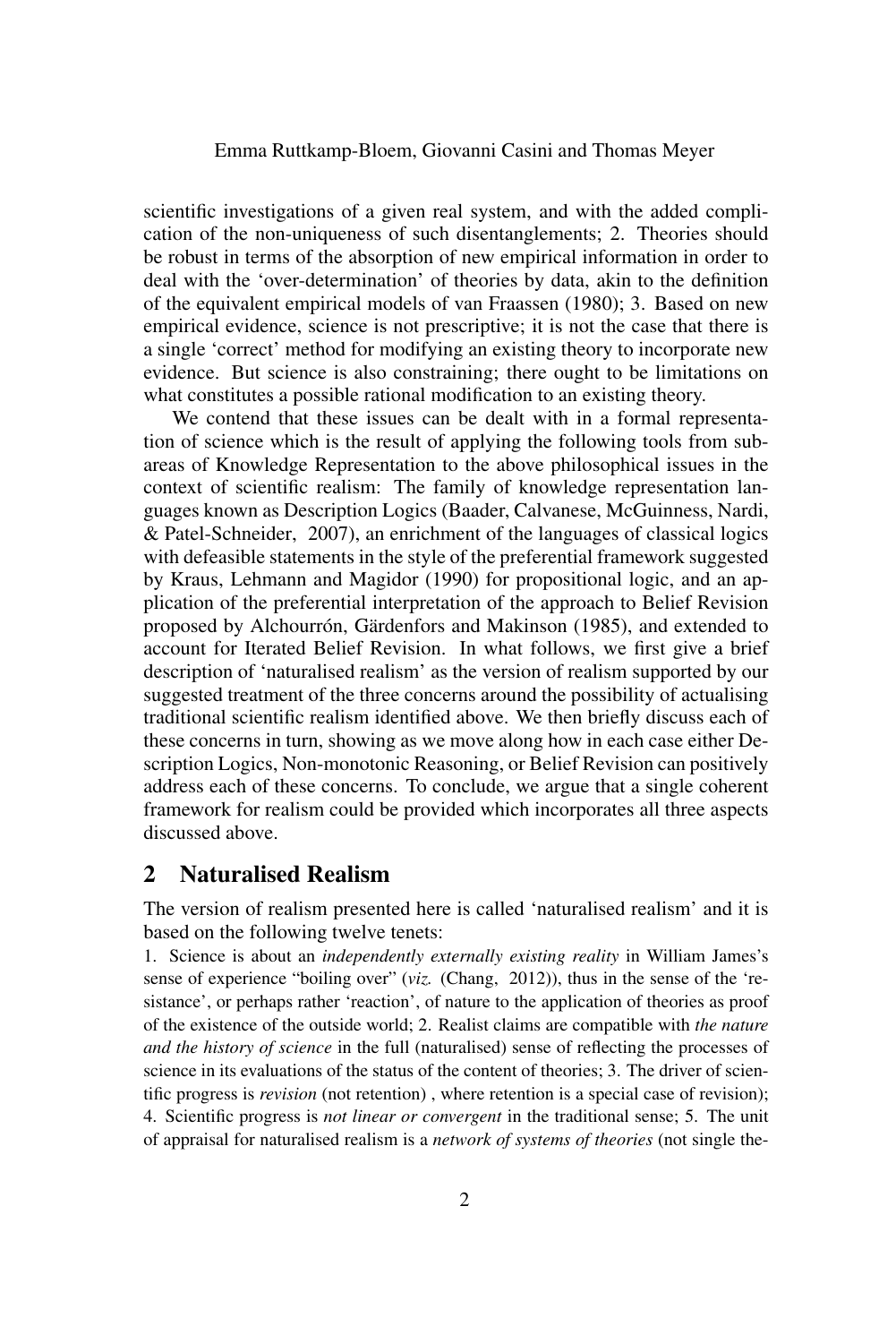ories), where the notion of a 'system of theories' is close to the Kuhnian notion of a 'disciplinary matrix'; 6. Continuity in science is a meta-issue and is *methodological continuity*; 7. Naturalised realism is an *epistemology of science* (not a metaphysics); 8. The epistemological framework for naturalised realism is *fallibilism*; 9. The criterion for determining realist stances towards the status of the content of science is the quality of *'evolutionary progressive' interaction* between the experimental and theoretical levels of science; 10. An *epistemic account of truth as correspondence* is the best account for realism and here the account is unpacked in terms of *truth-as-method* ('method' here in the sense of the generally acceptable way in which scientists do research based on taking empirical evidence seriously, in short the Peircean 'experiental method'); 11. Relations of *'historied' reference* are epistemological trackers of what is revealed about nature as 'true' through the course of science (rather than existential claims with regards to the ontology of reality); 12. The dichotomy of the traditional scientific realism debate is collapsed into a *continuum of realist stances* towards the status of scientific theories.

The naturalised realist contends that whether realism is warranted with regards to particular scientific content depends most heavily on the kind and quality of evidence available for that content; she suggests that for the naturalised realist it makes sense to be a realist only about those aspects of scientific investigations that demonstrate actual science-world interaction, as such interaction is taken to be the source of establishing evidence for science's claims and the quality of such interaction is taken to determine the quality of evidence available for specific scientific claims at specific times.

This interaction is visible most importantly in the revisions science effects in its theories and experimental work as the result either of experimental feedback leading to theoretical adjustment or of theoretical adjustment necessitating revision at the level of experimental processes. Such revision is measured in terms of the 'evolutionary progressiveness' of theories.

A theory T is 'evolutionary progressive' at time  $t_n$  iff:

1. it is 'empirically (experimentally) adequate' according to experimental practices in the area of investigation at time  $t_n$  *in such a way that previous versions of theory*  $T$ *at time*  $t_{n-1}$  *have been adapted in significant ways* in order to effect this adequacy.

2. it is 'theoretically adequate' in the sense that *theoretical descriptions made at* tn−<sup>1</sup> *have been adapted* such that they describe or refer to (read: 'offer knowledge concerning') properties of observable and unobservable entities in the scope of the theory at time  $t_n$ .

The *naturalised realist criterion is the degree to which the definitions of reference and referential stability below are satisfied in a network of theories*, as 'refer' in their context means 'have evolutionary progressive knowledge of'. Evolutionary progressive science-world interaction is captured by *epistemic*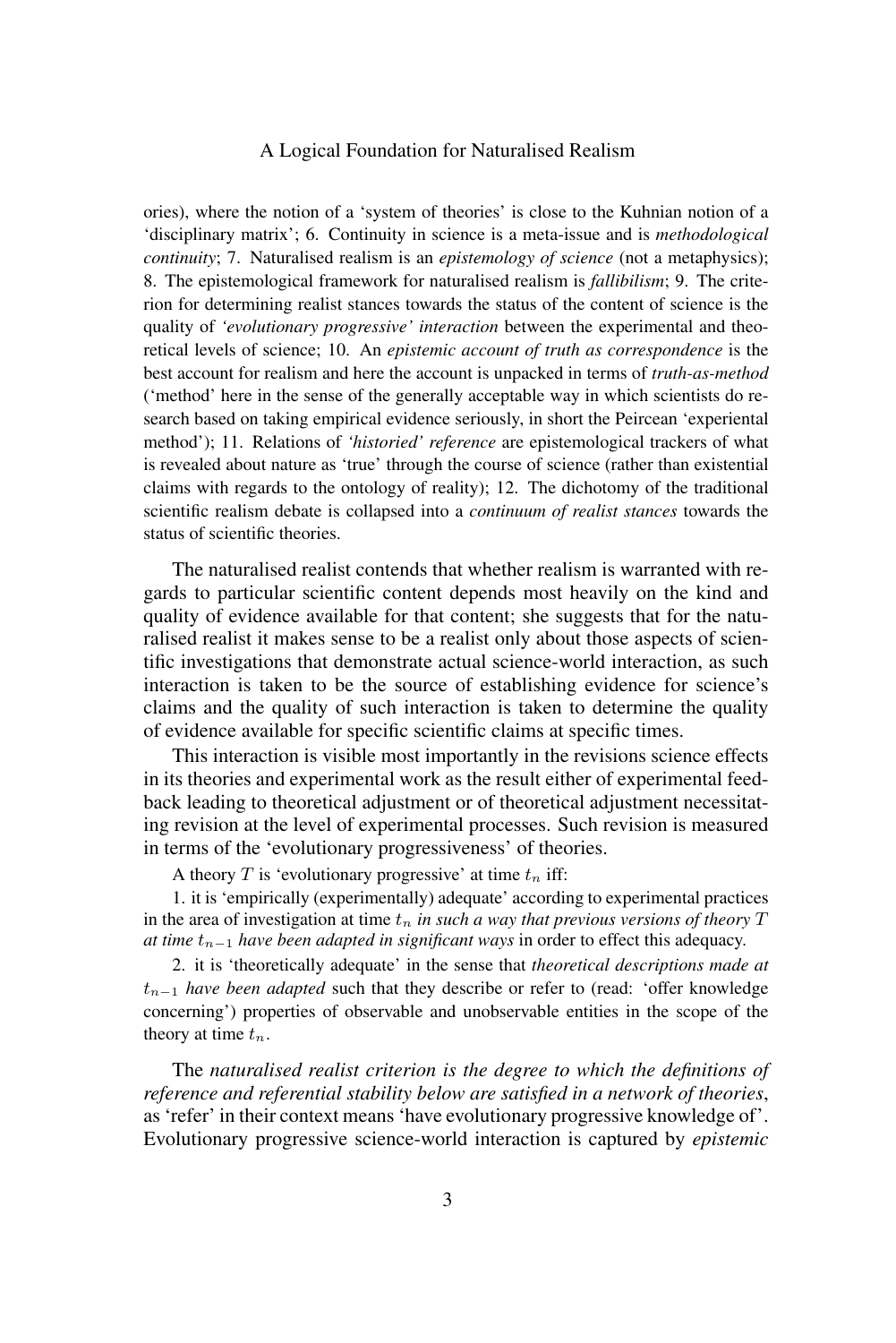relations of reference which define the context within which a theory could be 'true' at a given time, and which track the development of knowledge with regards to a particular event or phenomenon or target system as follows:

*A term* t *'refers' to a posited entity* iff it satisfies a 'core causal description' (CCD) of 'identifying' properties associated with term  $t$  such that

1. the CCD in question has been adapted to fit the current experimental situation and thus describes properties currently thought to belong to the postulated entity and

2. the properties in question are such that the posited entity plays its putative causal role in virtue of these properties (i.e. these properties are the causal origin of claims associated with the putative entity), *cf.* (Psillos, 1999).

Reference for the naturalised realist is an epistemic issue and is thus viewed to be about tracking the development of knowledge claims concerning a particular target system, phenomenon or event, rather than about establishing the metaphysical existence of a real system, phenomenon or event. If it is true that the metaphysical import of successful theories would, in an ideal world, consist in their giving correct descriptions of the structure of the world, *viz.* (J. Ladyman, 2007), then the epistemological import of successful theories consists in their being the crystallisation of a process or method of continuous revision and sifting claims. As implied by the history of science, *viz.* (Chang, 2012; Laudan, 1981), the former option is not viable given the nature of science and therefore the naturalised realist suggests a new interpretation of 'reference' as the epistemic mechanism through which the revision and sifting of claims referred to above can be made concrete and can be tracked through the history of scientific investigation.

Returning to the definition above, 'identifying' properties are properties that can be described according to the current experimental situation - so 'core' properties are properties that have been revised, and are determined by current evidence. The noteworthy point here is that naturalised realists thus imply that what is 'core' can change, which is not a suggestion that would sit comfortably with traditional scientific realists' depiction of science. Let us now consider how the naturalised realist proposes to interpret and apply the mechanism of 'reference' in times of theory change:

Terms t and t' denote 'the same' posited entity within the same theoretical system iff

1. both  $t$  and  $t'$  each respectively satisfies a CCD of properties associated with them that has been adapted to fit the experimental situations in which the theories containing  $t$  and  $t'$  respectively have been formulated; and

2. the description of the properties in the CCD of  $t'$  has been adapted from the  $CCD$  of  $t$ ; and

3. the referents of  $t'$  and  $t$  play the same causal role w.r.t. a certain set of phenomena in virtue of the properties described in their respective CCD's.

The issue is not one of identifying limiting cases of successor theories or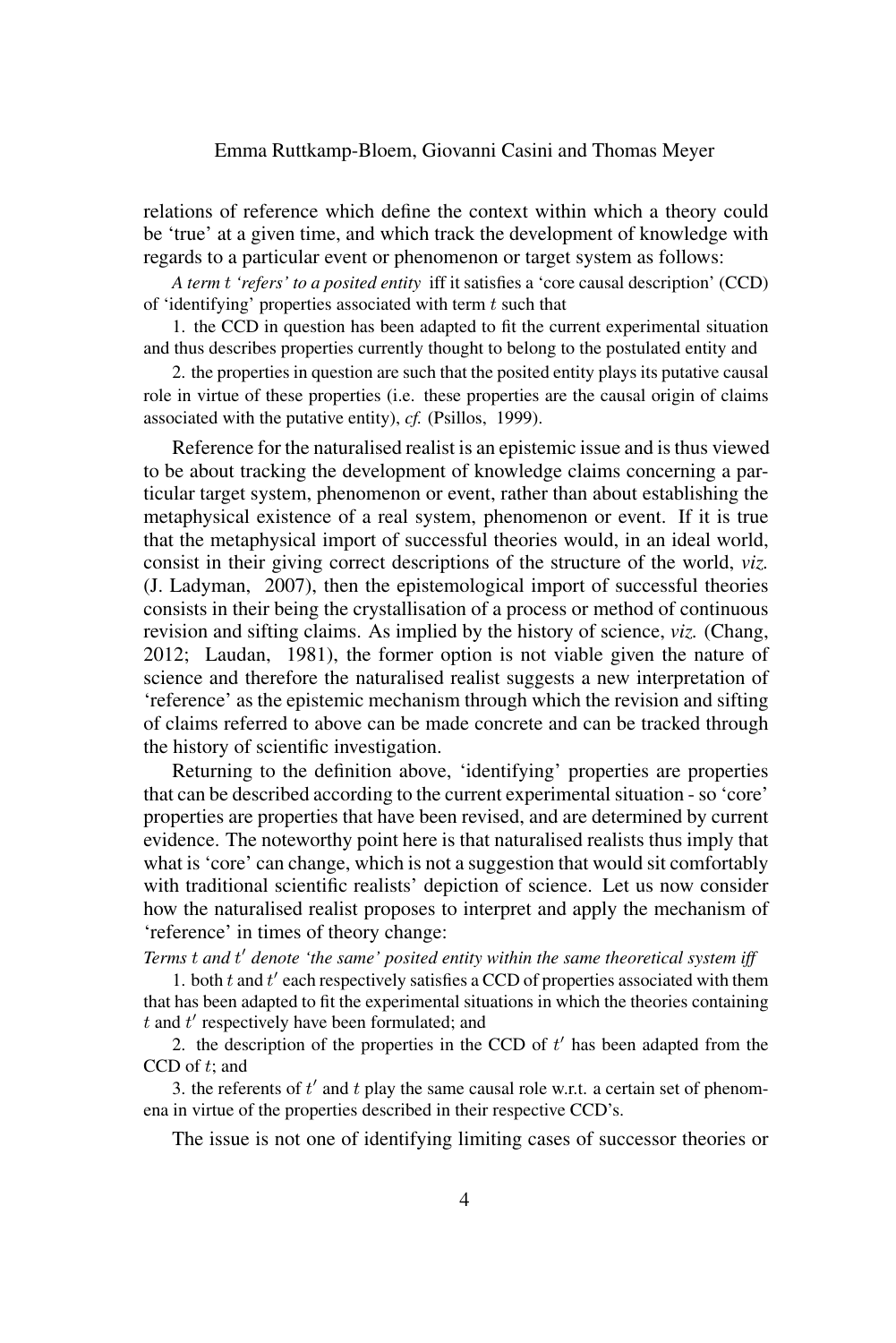the parts of theories that 'persevere' through theory change, but rather the possibility of finding *heuristic continuity* via revisions culminating in evolutionary progressive theories, which, *in virtue of their revision*, carry on in (heuristic/epistemic/pragmatic) continuity with their predecessor theories. In this sense, truth is assembled as science progresses through revisions and confirmations, and the content of what is *assembled* is captured or revealed by relations of reference supervening on the progressiveness of theories.

Considering the technical aspects of the definition above, it is necessary to specify that reference is reference to the 'same' posited entity *within the same theoretical system*, as the unit for naturalised realist appraisal is a network of theories, i.e. the collection of all investigations of a particular target system, phenomenon or event over time. And, in this (broader) context, obviously it may be the case that not all descriptions of the same posited entity have been adapted from previous descriptions, as there is the possibility of incompatible descriptions of the same postulated entity - e.g. Thomson, Lorentz, Bohr, Millikan, *et al.* on the properties of electrons - given that the network of investigations being evaluated may include more than one (in/compatible) theoretical system focused on the particular phenomenon or event at issue (e.g. the phlogiston system of theories vs. the oxygen system of theories). (For our purposes here, think of a system of theories as broadly a Kuhnian paradigm in the sense of a disciplinary matrix.) Thus the reference relations of every separate theoretical '*genre*' or system of theories must all be taken into account when a realist decision is made regarding the appropriate epistemic stance to adopt towards the content of knowledge concerning a particular real system, phenomenon or event at a given time.

In conclusion, note that naturalised realism is an epistemic realism which means at the most simple level simply that naturalised realists believe scientific knowledge is knowledge about the external world. (This may or may not include the belief that the entities implied to exist according to the sum of current scientific knowledge, really exist. The epistemic realist can remain agnostic to a huge degree about such metaphysical issues.) Thus *the outcome of a naturalised realist evaluation of the content of a network of theories is a particular epistemic stance* towards the content of such a network, *on a continuum of realist stances* varying from epistemic equivalents to traditional instrumentalism to such equivalents to traditional scientific realism (e.g. think of the development of knowledge concerning certain viruses). This notion of a continuum captures the sense in which naturalised realism is *naturalised*, i.e. realism traces the movements of science, as science endeavours to understand the 'movements' of real phenomena and events.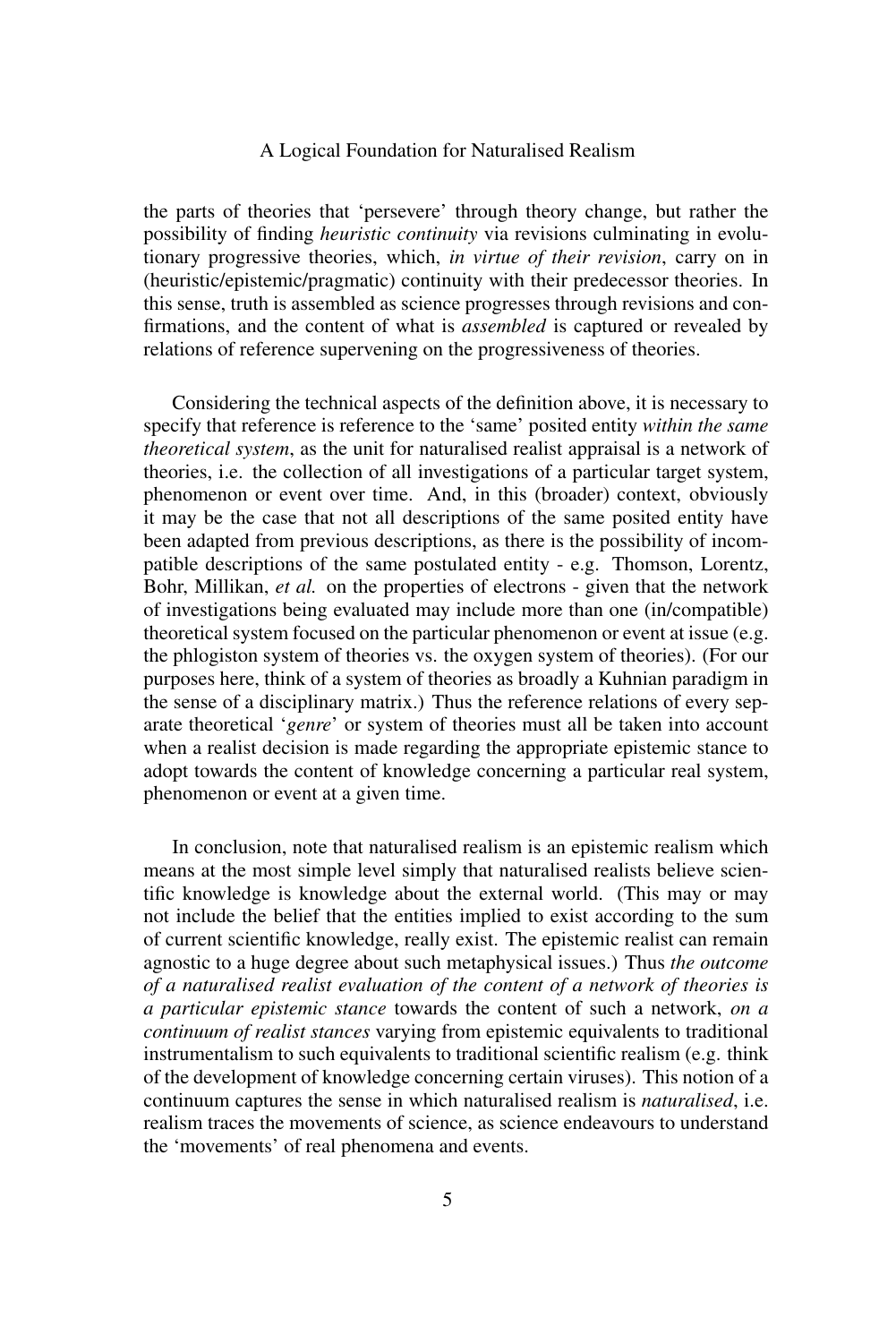## 3 The Empirical-Theoretical Distinction Re-visited

Ernst Nagel (1961) offers one of the most well-known distinctions between so-called 'experimental laws' and 'proper theories'. In his sense 'experimental laws' contain only so-called observational terms, while the purpose of the formulation of 'proper theories' is to explain 'experimental laws' by the theoretical terms they introduce. This is part of the old so-called 'two-language' depiction of the positivist syntax of science of which Rudolf Carnap's (1956) *The Methodological Character of Theoretical Concepts* is the best exposition. This view, according to which science is interpreted by "relating it to an observation language (a postulated part of natural language which is devoid of theoretical terms)" (van Fraassen,1980, pp.13-14), has now totally run its course. The debate over the distinction between theoretical and observational (or empirical in contemporary terms) rages on though, albeit in different format, and one of its most interesting playing fields is the area of scientific realism.

To see why this is so, let us briefly consider one other major contribution to the debate about the viability of the two-language distinction, namely Grover Maxwell's (1962) *The Ontological Status of Theoretical Entities* which is directly in opposition to Carnap's views and meant to be an attack on the instrumentalism of the positivist account of science. Maxwell (1962, p.1052) starts off by quoting a statement made by the other stalwart of positivism, Ernst Nagel (1961), that the distinction between realism and instrumentalism is simply a "conflict over preferred modes of speech" (Chapter 6). Most of what Maxwell offers in support of realism turns on this remark of Nagel's, as Maxwell implies that what should be taken into account in terms of the dichotomy postulated by the positivists is that while it must be acknowledged that the 'life' of a theoretical term often starts out as a mere "heuristic crutch" (Maxwell,1962, p.1053), very often its life ends as an 'observation' term e.g. the history of the discovery of 'microbes', *viz.* (Maxwell,1962, pp.1053- 1055). Thus, against van Fraassen's definition of 'obervable' as "an unaided act of perception" (van Fraassen,1980, p.15), Maxwell (1962, p.1056) argues for a view that acknowledges that ". . . there is, in principle, *a continuous series* [our italics] beginning with looking through a vacuum and containing these as members: looking through a windowpane, looking through glasses, looking through binoculars, looking through a low-power microscope, looking through a high-power microscope, etc., in the order given". He (ibid.) concludes from this that accepting such a 'continuous series' of candidates for 'being observable', implies that there is no "non-arbitrary line between 'observation' and 'theory' ".

The naturalised realist, while taking that 'observable' is not equated with 'existence' as Maxwell (1962, p.1057) insists, accepts this arbitrariness given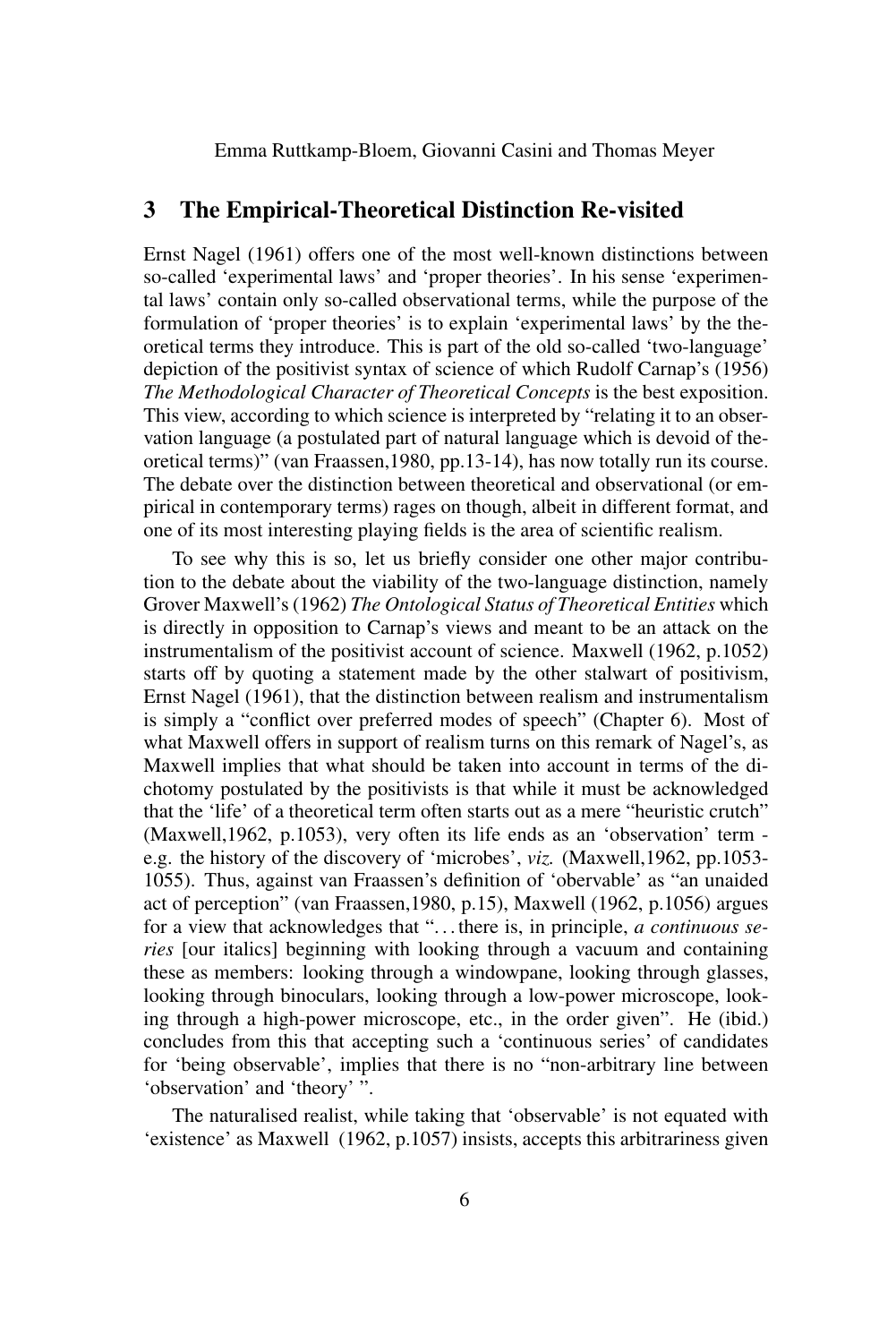her focus on the revisable and shifting nature of evidence for current scientific theories. She proposes that Maxwell's continuous series of observability suggests an epistemic (not a metaphysical) series reflecting a continuum of epistemic (realist) stances towards the content of theories assembled at a given time. More specifically, as noted above, the outcome of a naturalised realist evaluation of the content of a network of theories is a particular epistemic stance towards the content of such a network, *on a continuum of realist stances* varying from epistemic equivalents to traditional instrumentalism to such equivalents to traditional scientific realism.

The real challenge for realism, rather than focusing on the separate parts/ stances making up the continuum, actually has to do with explaining how such a continuum might work *as a continuum*, hence proposing a workable suggestion to deal with the arbitrariness of theory-observation distinctions. This is where a representation of scientific knowledge based on Description Logics can assist.

Description Logics (or DLs) are a family of knowledge representation formalisms (Baader et al., 2007), corresponding to decidable fragments of firstorder logic. They are based on the notions of concepts (unary predicates in first-order logic terms) and roles (binary relations in first-order logic terms), and are mainly characterised by constructors that allow complex concepts and roles to be built from atomic ones. The DLs of interest to us are all based on an extension of the well-known DL ALC. Concept descriptions are built from concept names using the constructors disjunction  $(C \sqcup D)$ , conjunction  $(C \sqcap D)$ , negation  $(\neg C)$ , existential restriction  $(\exists r.C)$  and value restriction  $(\forall r.C)$ , where C, D represent concepts and r represents a role name.

A DL knowledge base  $\kappa$  consists of two finite and mutually disjoint sets. A *terminology box* (or *TBox*) which introduces the *terminology*, and an *assertion box* (or *ABox*) which contains facts about particular objects in the application domain. TBox statements have the form  $C \sqsubset D$  (*inclusions*) where C and D are (possibly complex) concept descriptions. Objects in the ABox are referred to by a finite number of *individual names* and these names may be used in two types of assertional statements: *concept assertions* of the type C(a) and *role assertions* of the type  $r(a, b)$ , where C is a concept description, r is a role name, and  $a$  and  $b$  are individual names.

The semantics of  $ALC$  is the standard set-theoretic Tarskian semantics. Individual names are interpreted as elements of a domain of interest, concepts as subsets of this domain, and roles as binary relations over this domain. An interpretation I consists of a non-empty set  $\Delta^I$  (the domain of I), an injective *denotation function d* which maps every individual name  $a$  to an element  $a^1$ of the domain  $\Delta^I$ , a function  $\cdot^I$  (the *interpretation function* of *I*) which maps every concept name A to a subset  $A<sup>I</sup>$  of  $\Delta<sup>I</sup>$ , and every role name r to a subset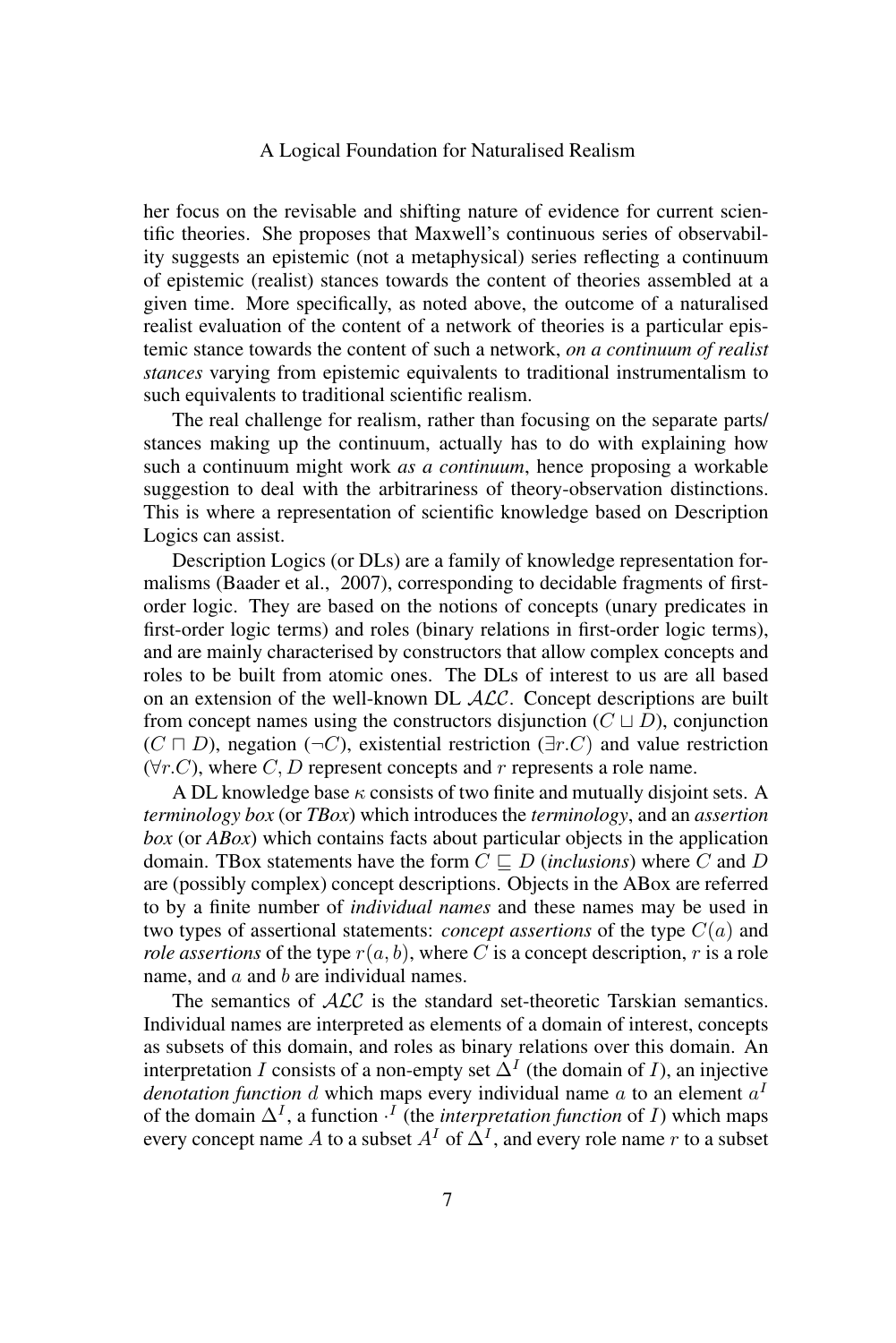$r<sup>I</sup>$  of  $\Delta<sup>I</sup> \times \Delta<sup>I</sup>$ . The interpretation function is extended to arbitrary concept descriptions as follows. Let  $C, D$  be concept descriptions and r a role name, and assume that  $C^{I}$  and  $D^{I}$  are already defined. Then

$$
(\neg C)^I = \Delta^I \setminus C^I, (C \sqcup D)^I = C^I \cup D^I, (C \sqcap D)^I = C^I \cap D^I;
$$
  
\n
$$
(\exists r.C)^I = \{x \mid \exists y \ s.t. \ (x,y) \in r^I \text{ and } y \in C^I\};
$$
  
\n
$$
(\forall r.C)^I = \{x \mid \forall y, (x,y) \in r^I \text{ implies } y \in C^I\}.
$$

An interpretation *I satisfies*  $C \subseteq D$  iff  $C^I \subseteq D^I$ . Similarly for ABox assertions, an interpretation I satisfies the assertion  $C(a)$  iff  $a^I \in C^I$ , and it *satisfies*  $r(a, b)$  iff  $(a^I, b^I) \in r^I$ . *I* is said to be a *model* of a DL (TBox or ABox) statement  $\phi$  iff it satisfies the statement. I is said to be a model of a DL knowledge base  $\kappa$  iff it satisfies every statement in  $\kappa$ . A DL knowledge base  $\kappa$  *entails* a DL statement  $\phi$ , written as  $\kappa \models \phi$ , iff every model of  $\kappa$  is a model of  $\phi$ . With the formal apparatus in place, our proposal is to represent scientific theories as Description Logic knowledge bases, with the TBox of a knowledge base containing a description of the theory, and the ABox containing the accumulated empirical facts. The most relevant aspect of the structure of DL knowledge bases from the perspective of the naturalised realist is the explicit distinction drawn between statements in the TBox and the ABox. This dichotomy provides a mechanism for a formal distinction between theoretical and observational terms. The intended use of the ABox is the provision of formal empirical facts about the world, so within a DL knowledge base, the distinction between theoretical and observational terms can be formally enforced by requiring that only observational terms may be present in the ABox. The distinction between theoretical and observational terms is not *determined* by the use of DLs: it provides a framework within which the arbitrariness of the distinction between theoretical and observational terms can be formalised.

## 4 Over-Determination of Theories by Data

Imagine a typical semantic account of theories, (e.g. Suppes (1967), Van Fraassen (1980)), according to which theories are depicted in terms of sets of mathematical structures that are the models of the theory in question. Some commentators on this school of thought, e.g. (Kuipers, 2001; Ruttkamp, 2002), further identify empirical reducts of the models in question as follows. Consider what it really means to formulate a model of a particular theory. A model of a theory sees to it that every predicate of the language of the theory has a definitive extension in the underlying domain of the model. Now, focusing on a particular real system at issue in the context of applying a theory, which in turn implies a specific empirical set-up in terms of the measurable quantities of that particular real system, the predicates in the mathematical model of the theory under consideration that may be termed 'empirical' pred-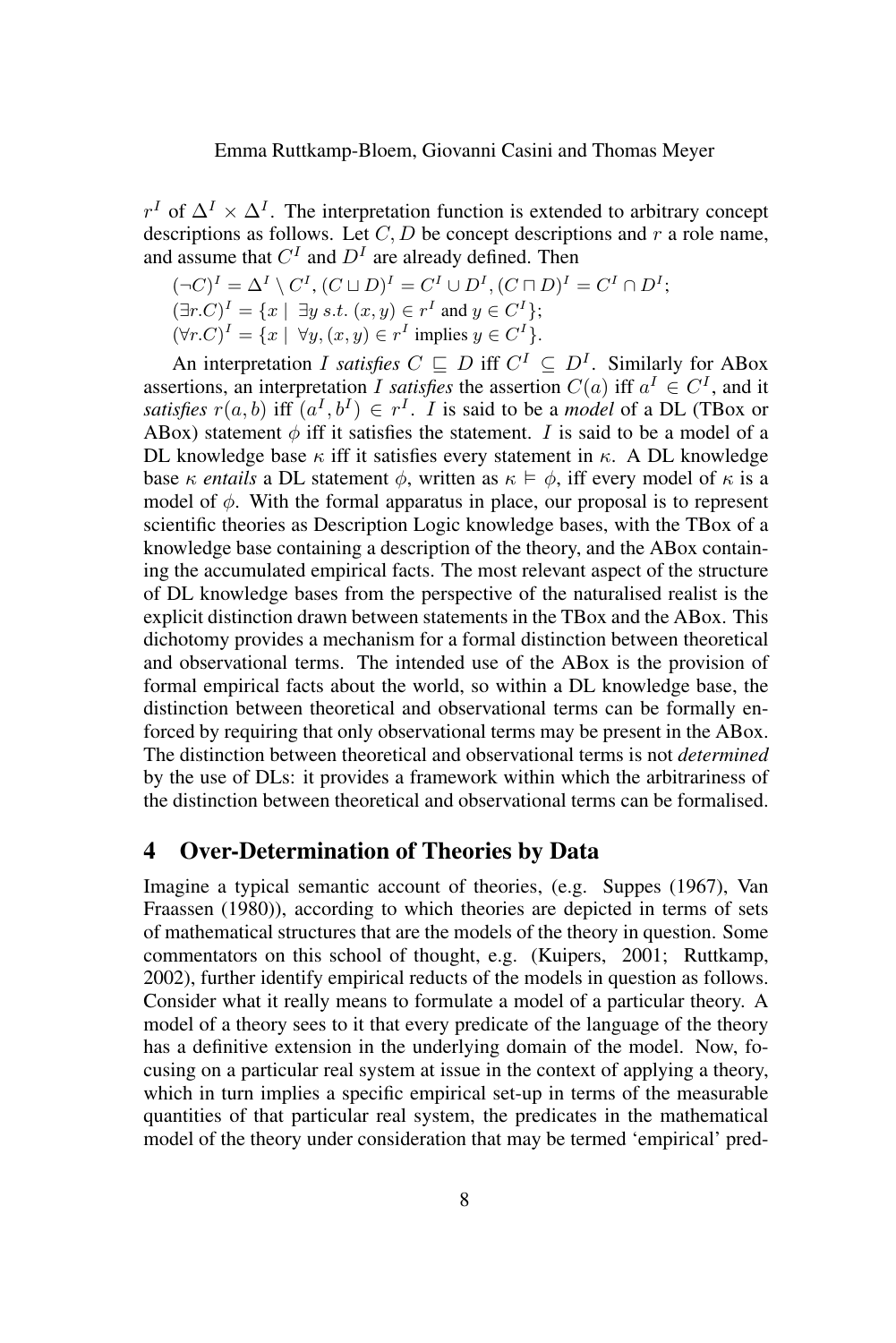icates may be selected. This is how an empirical reduct is formulated. Recall that a 'reduct' in model-theoretic terms is created by leaving out of the language and its interpretations some of the relations and functions originally contained in these entities. This kind of structure thus has the same domain as the model in question but contains only the extensions of the 'empirical' predicates of the model. Notice that these extensions may be infinite since they still are the full extensions of the predicates in question.

The method of ('empirical') verification of each of the set of models depicting the theory (i.e. how well do each of them reflect/represent/link to the relevant system in the real world?), is decided by the specific nature of the specific model in question, *as well as* by the nature of the specific real system in question. Hence if the phenomena in some real system and the experimental data concerned with those phenomena are logically reconstructed in terms of a mathematical structure - call it an 'empirical' or 'data' model - then the relation of empirical adequacy becomes a relation which is an isomorphism from the empirical model into an empirical reduct of a relevant model of the theory in question.<sup>1</sup> To summarise: In the empirical reduct are interpreted only the terms called 'empirical' in the particular relevant context of application or empirical situation. Think of this substructure of the model at issue as representing the set of all atomic sentences expressible in the particular empirical terminology true in the model. An empirical model - still a mathematical structure - can be represented as a finite subset of these sentences, and contains empirical data formulated in the relevant language of the theory.

But what is the status of the models or empirical reducts or empirical models not chosen at a specific time, then? The knowledge or information about the particular empirical model(s) in question that they carry, certainly still *is* knowledge, is it not? Well, yes and no. What is needed is a formal mechanism by which to depict choices, the motivations for choices, and the change of both of these, should there be a change of context within which a theory is being applied. A decision is taken to work with a certain model or empirical reduct at a certain time, but, on the one hand, a different choice/decision based on new information can be made at any time, or on the other hand, what are deemed to be 'empirical predicates' can change according to new knowledge and thus the formulation of empirical reducts can change, *cf.* (Ruttkamp, 2005). For instance, the general theory of relativity was formulated by Einstein (and Hilbert) in 1915. For almost a century now physicists have been constructing literally dozens of different types of models - all models of precisely the same theory - to fit both experimental and observational data about the space-time structure of the real universe *and* certain paradigmatic prefer-

<sup>&</sup>lt;sup>1</sup>Recall that according to van Fraassen (1976, p.631) a theory is empirically adequate if "all appearances are isomorphic to empirical substructures in at least one of its models".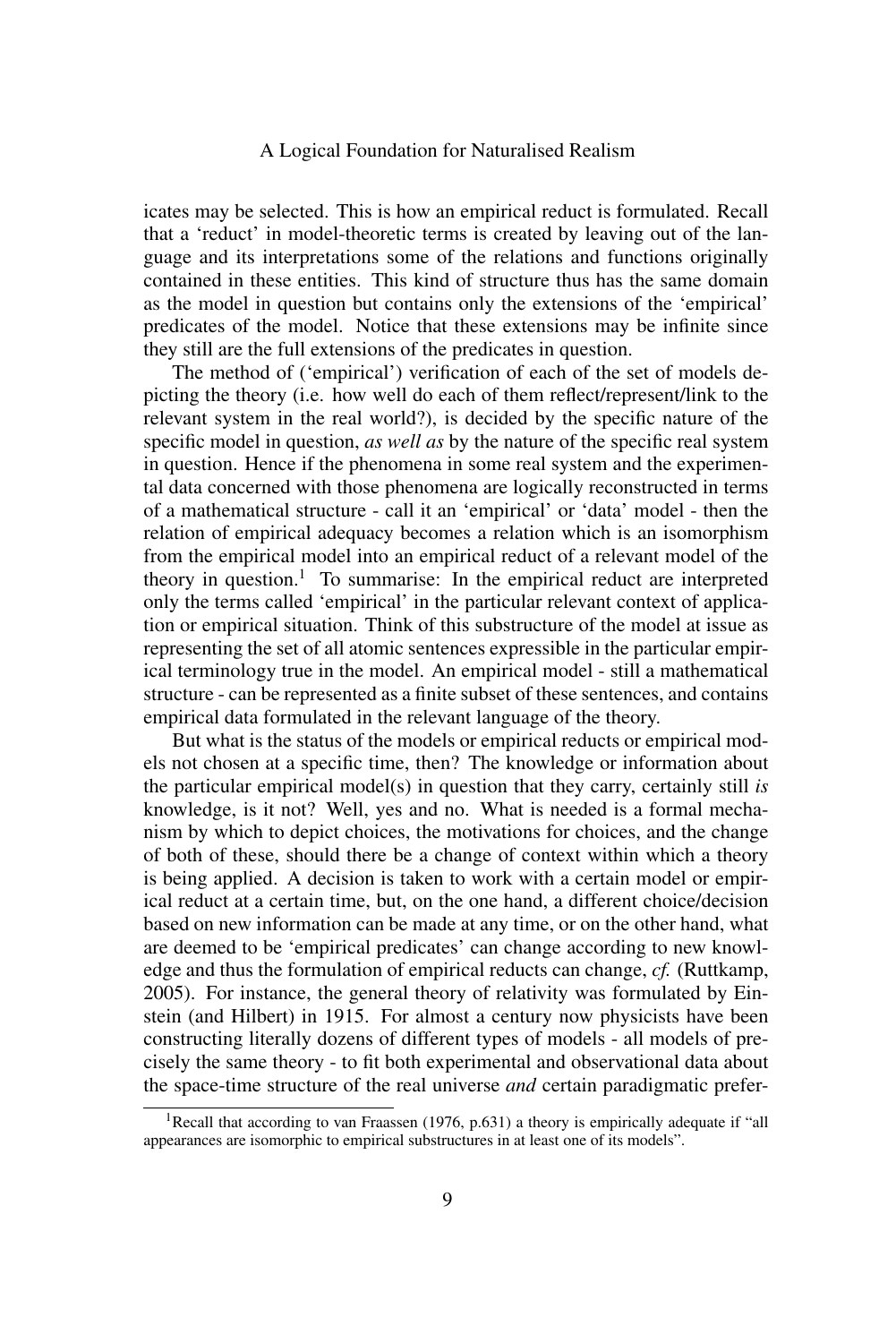ences. This illustrates (perhaps in a different way from what he (Kuhn 1996) intended), Kuhn's point that neither the content of science nor any system in reality should be claimed to be "uniquely exemplified" by scientific theories from the viewpoint of studies of "finished scientific achievements". In this sense the 'open-endedness' of science can be taken to imply that the terms of an already established theory are 'about' an on-going potential of entities in some system of reality to relate to some objects and relations in *any* model of that theory. The actualization of this potential requires human action in the sense of finding and finally articulating 'satisfying' relations between aspects of systems in reality and certain empirical aspects (reducts) of models of the theory at issue. It is in the process of establishing such relations that one becomes aware of 'empirical proliferation'in the sense of 'over-determination of theories by data'. In a sense this is the reverse of the traditional scenario of the under- determination of theories by data.  $2^2$ 

Scientific knowledge is amendable and even defeasible, because of its contingent and particularized links with the reality it describes (and explains). In general scientific theories, depicted as syntactic (linguistic) entities that need to be interpreted to be given semantic meaning and reference, are not able to uniquely capture their semantic content. In terms of theory application, taking now both the syntactic and semantic accounts of theories into account, within a model-theoretic context, two sets of relations are conducive to empirical proliferation: the set of relations between the terms in some theory and their extensions in its various models; and the set of relations between the terms of models (or of only one model) - via an empirical reduct (or empirical reducts) of that (those) model(s) - and the objects and relations of some real system (or systems) conceptualized in one or many empirical models. Retaining the notion of scientific theories as linguistic expressions at the 'top' level of science solves the problems regarding the justification of the existence of many (conceptual) models as interpretations of any one theory by the simple (formal) fact of the incompleteness of formal languages. Thus the possibility of a given scientific theory being interpreted in more than one mathematical model (structure) is natural in a very basic sense in model-theoretic terms. The second proliferation of relations between models and their empirical reducts and between these and empirical models may also turn out to be less counterintuitive than might be supposed at first glance, if it can be shown that the possibility of articulating rational reasons for choosing one relation among the others at any given time is *not* jeopardized under such circumstances.

In what follows we claim in particular that an application of *defeasible* reasoning to situations of over-determination of theories by models and data

<sup>&</sup>lt;sup>2</sup>The context of this discussion is empirical equivalence in Van Fraassen's sense (1980)(p.67).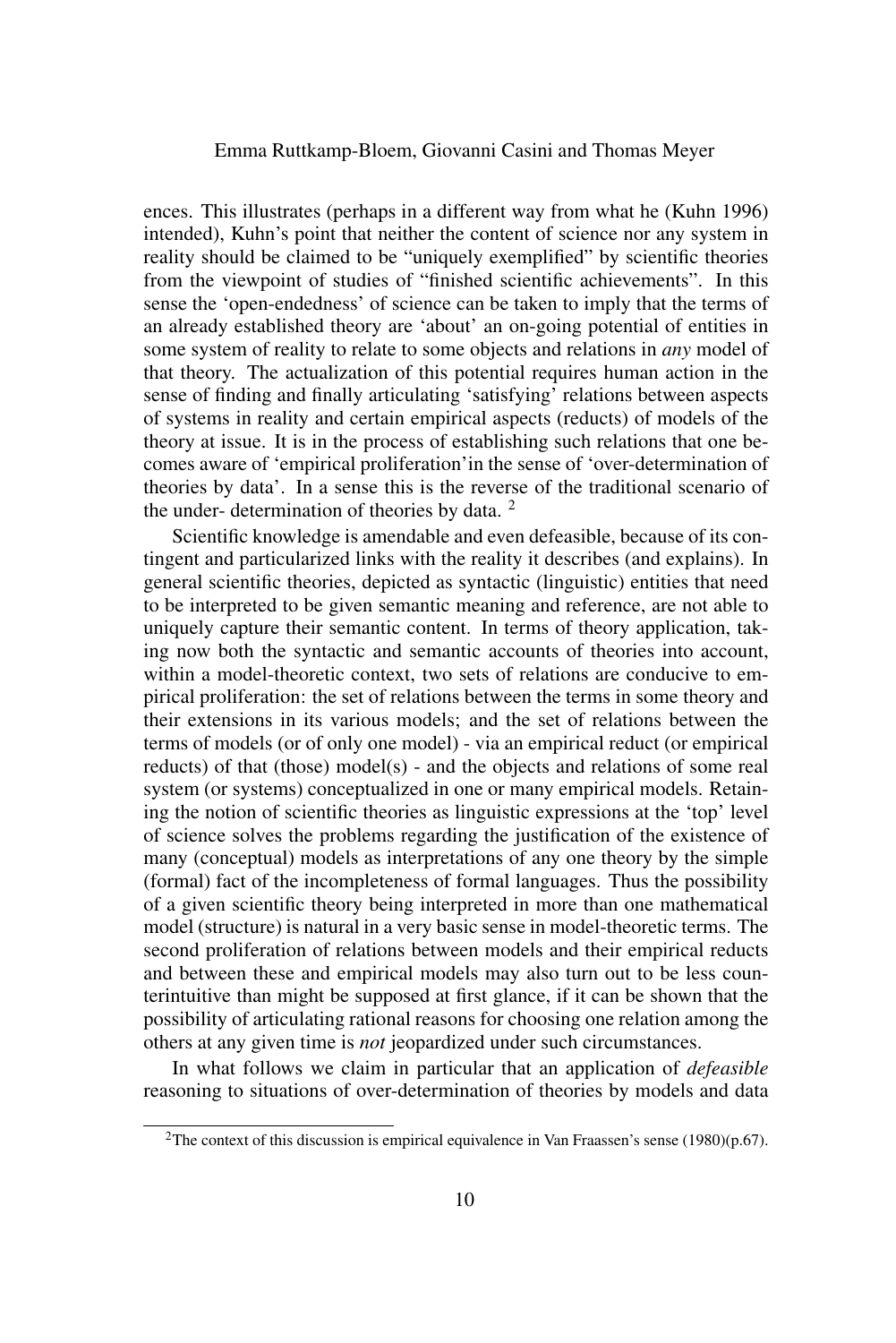may enable formalising this second kind of complexity in terms of a particular kind of preferential ranking of these models (*Cf.* (Ruttkamp, 2005). In this context, let us consider the possibility of introducing into the wide empirical equivalence debate, concentrated on issues concerning over-determination of theories by data, the non-monotonic mechanism of defeasible reasoning, refined into a model-theoretic non-monotonic logic (based on the preferential logics of Lehman & Magidor (1992) offering a formal method to rank models. To enable defeasible reasoning, the language of classical propositional logic is enriched with a notion of *defeasible implication*, represented with the connective  $\sim$ , with statements of the form  $\alpha \sim \beta$  informally intended to represent the information that  $\beta$  normally follows (defeasibly) from  $\alpha$ . The intention is to exploit the ability to represent defeasible information in order to deal with the over-determination of theories.

Suppose, for example, that our theory contains the information that mammalian and avian red blood cells are vertebrate red blood cells (MRBC → VRBC, ARBC  $\rightarrow$  VRBC), that vertebrate red blood cells have a nucleus (VRBC  $\rightarrow$  hasN), but that mammalian red blood cells don't (MRBC  $\rightarrow$  $\neg$ hasN). Notice that mammalian red blood cells, by virtue of being vertebrate red blood cells, are also said to have a nucleus (MRBC  $\rightarrow$  hasN). So a consequence of the theory is that mammalian red blood cells have, and don't have a nucleus—a classical case of over-determination.

The proposal we are advancing here is that a language with defeasible implication allows for a more appropriate and accurate expression of scientific theories. In the case of the example above a more accurate theory would be one in which it is stated that mammalian and avian red blood cells are vertebrate red blood cells (MRBC  $\rightarrow$  VRBC, ARBC  $\rightarrow$  VRBC), as before, but that vertebrate red blood cells *normally*, but not necessarily, have a nucleus (VRBC  $\sim$  hasN), and that mammalian red blood cells normally don't (MRBC |∼ ¬hasN). Furthermore, an appropriate notion of entailment for such a richer language would correctly identify mammalian red blood cells as *exceptional* vertebrate red blood cells, therefore not conforming to the default property of vertebrate red blood cells having a nucleus, and in doing so, avoid any over-determination.

It turns out that suitable model-theoretic notions of entailment can be obtained by employing a form of preferential semantics. Recall that the semantics of propositional logic is based on the set of propositional valuations  $V$ , where a valuation  $v$  is a function which assigns a truth value (true of false) to every propositional atom from which the language is generated. The preferential semantics for defeasible reasoning proposed by Lehmann and colleagues (Kraus et al., 1990; Lehmann & Magidor, 1992) involves the establishment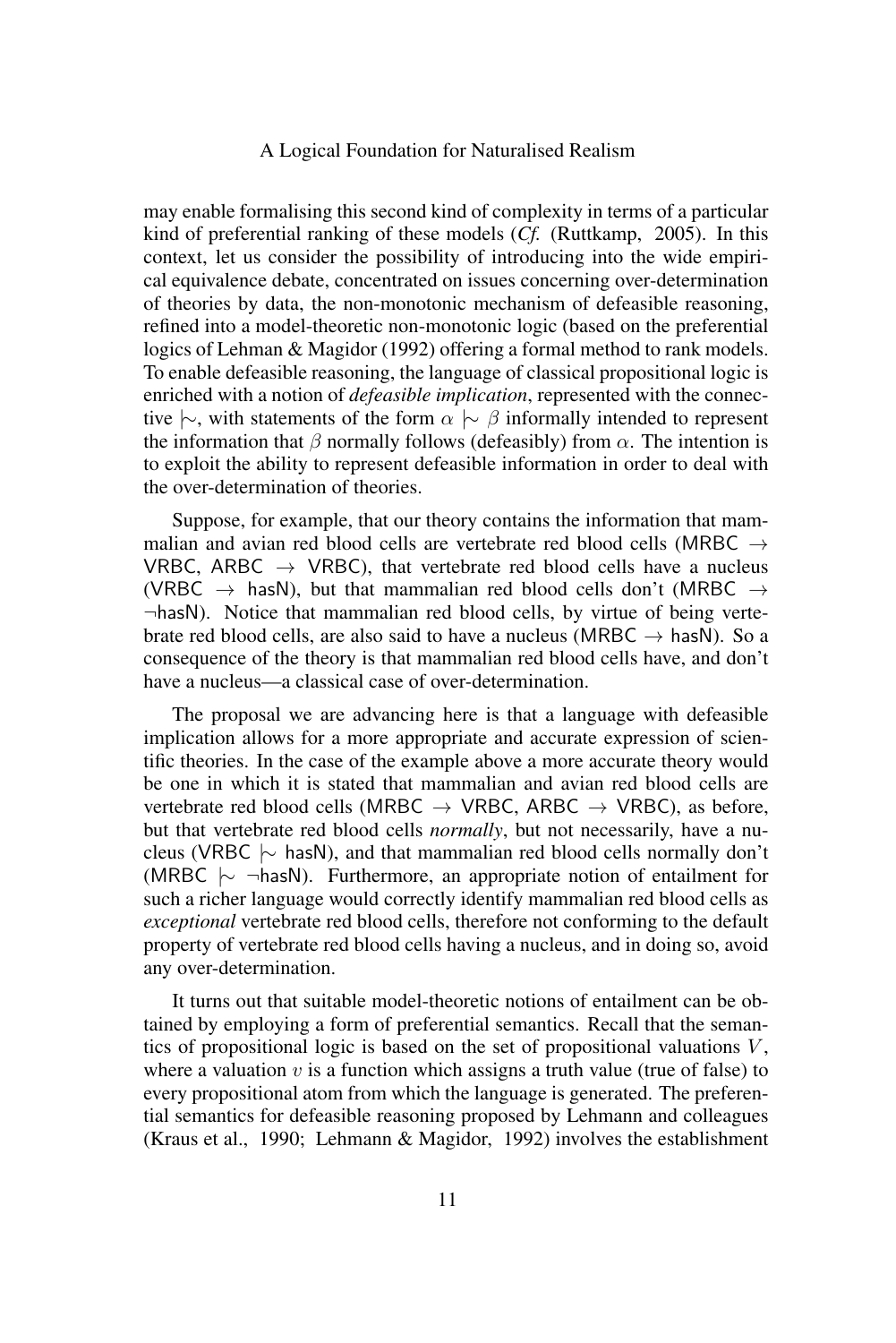of an ordering  $\prec$  over valuations,<sup>3</sup> with valuations lower down in the ordering viewed as more plausible. That is,  $v \prec w$  means that we consider the situation described by the valuation  $v$  as more plausible than the situation described by the valuation w; a *preferential model* M consists of a set of valuations and an ordering, on which we can impose the satisfaction of specific properties. Preferential models can be used to define the semantics of classical propositional formulas, as well as defeasible implications: let  $\hat{\alpha}$  be the set of the valuations in M that satisfy  $\alpha$ , M satisfies  $\alpha \sim \beta$  iff min $\Box(\hat{\alpha}) \subseteq \hat{\beta}$ , that is, all the most plausible valuations satisfying  $\alpha$  satisfy also  $\beta$ . Lehmann & Magidor (1992) propose that *rational* forms of entailment for defeasible reasoning be captured in terms of a specific class of models. Given a knowledge base  $\kappa$  expressed in a propositional language enriched with defeasible implication, their proposal is that the set of formulas entailed by  $\kappa$  ought to be exactly those that are satisfied in one of the ranked models satisfying all elements of  $\kappa$ . Since, for most knowledge bases  $\kappa$ , there would be more than one ranked model satisfying it, there may well be more than one appropriate form of entailment as well. A detailed investigation into different forms of entailment is beyond the scope of this paper, but the point is that defeasible reasoning, and more specifically, the introduction of defeasible implication based on a preferential model-theoretic semantics, can provide a successful formal mechanism for managing the problem of over-determination in logic-based representation of scientific theories.

# 5 Revision

Returning now to naturalised realism, is it a case of anything goes? All of science is about revision after all, so are naturalised realists, realists about all of science? The issue for the naturalised realist is not simply noting that theories are revised in the course of science, it is *about determining what scientists learn from revision*, as the naturalised realist is specifically interested in revision that is 'evolutionary progressive'. Thus the naturalised realist suggests that scientific progress is the result of the available network of knowledge claims becoming more refined as scientists learn from their 'mistakes' and *adapt* their theories such that they *show how their theories can accommodate revision* (note that maintaining the *status quo* when no revision is necessary in the face of new evidence, is recognised as a special case of 'revision'). Continuity lies in the method of science - thus in revision, in the epistemic sense that the quality of knowledge claims depends for ever on the quality of evidence available at the time. In this sense perhaps theories that have been most revised (e.g. phlogiston) are theories with the most realist potential.

This is not in contradiction with the fact that no such thing as phlogis-

<sup>&</sup>lt;sup>3</sup>Strictly speaking, an ordering over states, where states are mapped to valuations.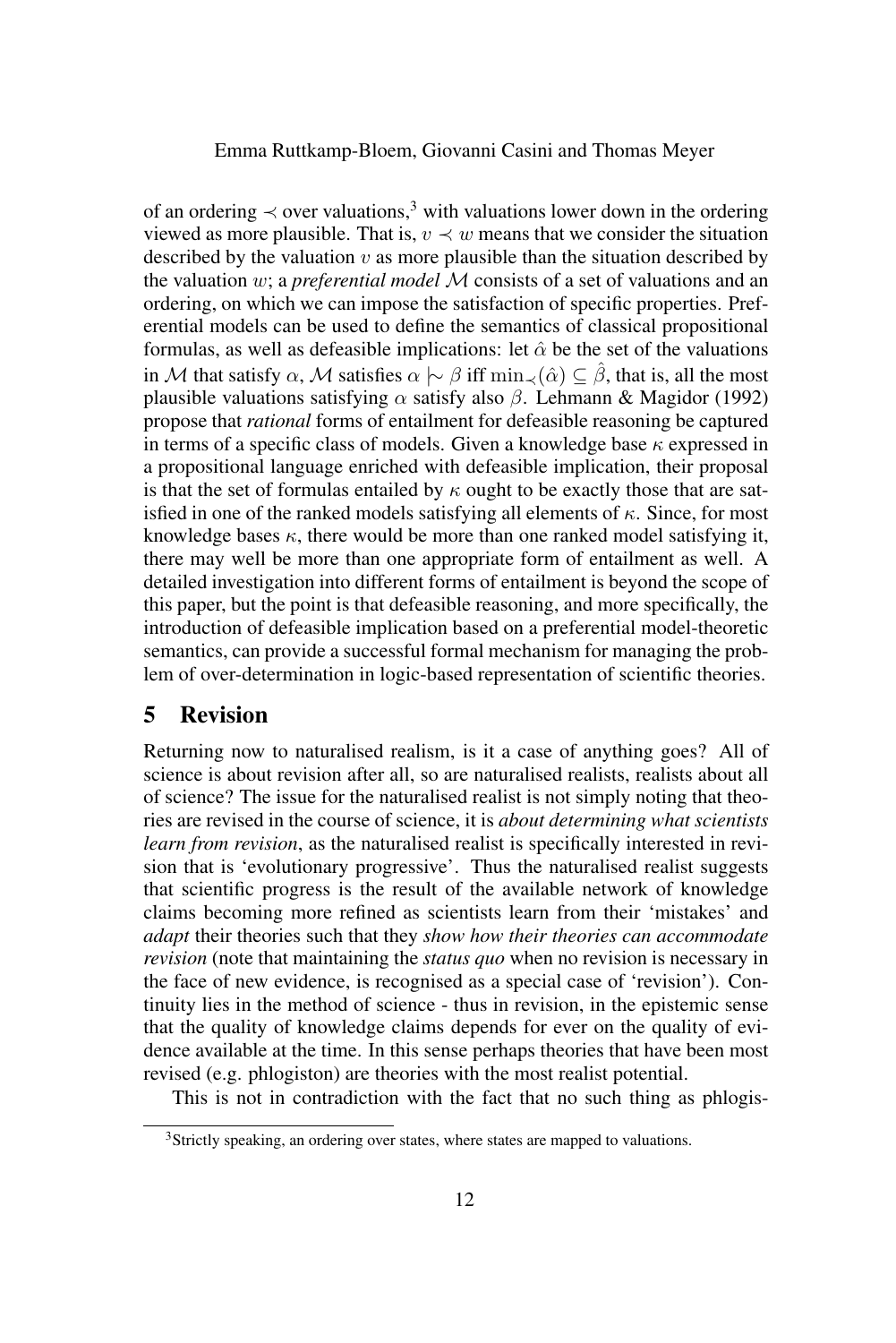ton exists, because naturalised realism expands the scope of realism from being tightly (almost exclusively) focused on metaphysical issues to allowing an emphasis on the epistemological aspects of theory content evaluation. A theory that can absorb revision (thus which is evolutionary progressive) is much stronger than one that is true in all possible worlds, because an evolutionary progressive theory contains much more knowledge of the system (or phenomenon or event) it describes than a tautology does, in the sense that it reflects knowledge of what should be left out of descriptions (based on current evidence), while a theory that is always true does not reflect such knowledge. Naturalised realism is first and foremost an epistemology of science, not a metaphysics of science.

All investigations of a phenomenon or event over time inform our current knowledge of it. The *unit of (naturalised) realist appraisal is networks of (systems of) theories*, not single theories. The more revision there is, the better movements within such a network of theories can be tracked and interpreted and the better the strength of the current realist stance towards knowledge of the event or phenomenon at issue can be evaluated. We suggest *belief revision* as a method through which to demonstrate these aspects of a naturalised realist definition of progress in science in terms of revision rather than retention.<sup>4</sup>

Generally, belief revision is concerned with the rational management of changes to an agent's information about the world it inhabits. More specifically, it aims to describe how an agent ought to change its mind when confronted with new, and possibly conflicting, information to be admitted into its knowledge about the world. To incorporate belief revision into the methodology put forward by the naturalised realist, it is best to consider the approach to revision advanced by Alchourrón, Gärdenfors, and Makinson, the so-called AGM approach (1985). Technically, AGM belief revision is applicable to any logic with a standard Tarskian semantics for which the Compactness Theorem holds, but we shall make matters concrete here by focusing on propositional logic. A knowledge base in this context is represented as a set  $\kappa$  of propositional formulas. For the naturalised realist  $\kappa$  would therefore represent a scientific theory. With the knowledge base  $\kappa$  fixed, a revision operator  $\circ$  takes as input a propositional formula to be incorporated into the current knowledge base and produces a new knowledge base (a set of propositional formulas).

The most important aspect of AGM revision is that it does not prescribe a unique method for revising a knowledge base. Instead, it provides the following set of postulates to which any *rational* revision operator ◦ should con-

<sup>4</sup>A related issue is the case of theory change, e.g. Kepler to Newton, Newton to Einstein, or the  $18^{th}$  and  $19^{th}$  century ether theories of light to electromagnetism. Coping with such examples demands a more specific extension of vocabulary (languages) which is somewhat outside the scope of this paper, but which we address in a series of forthcoming works.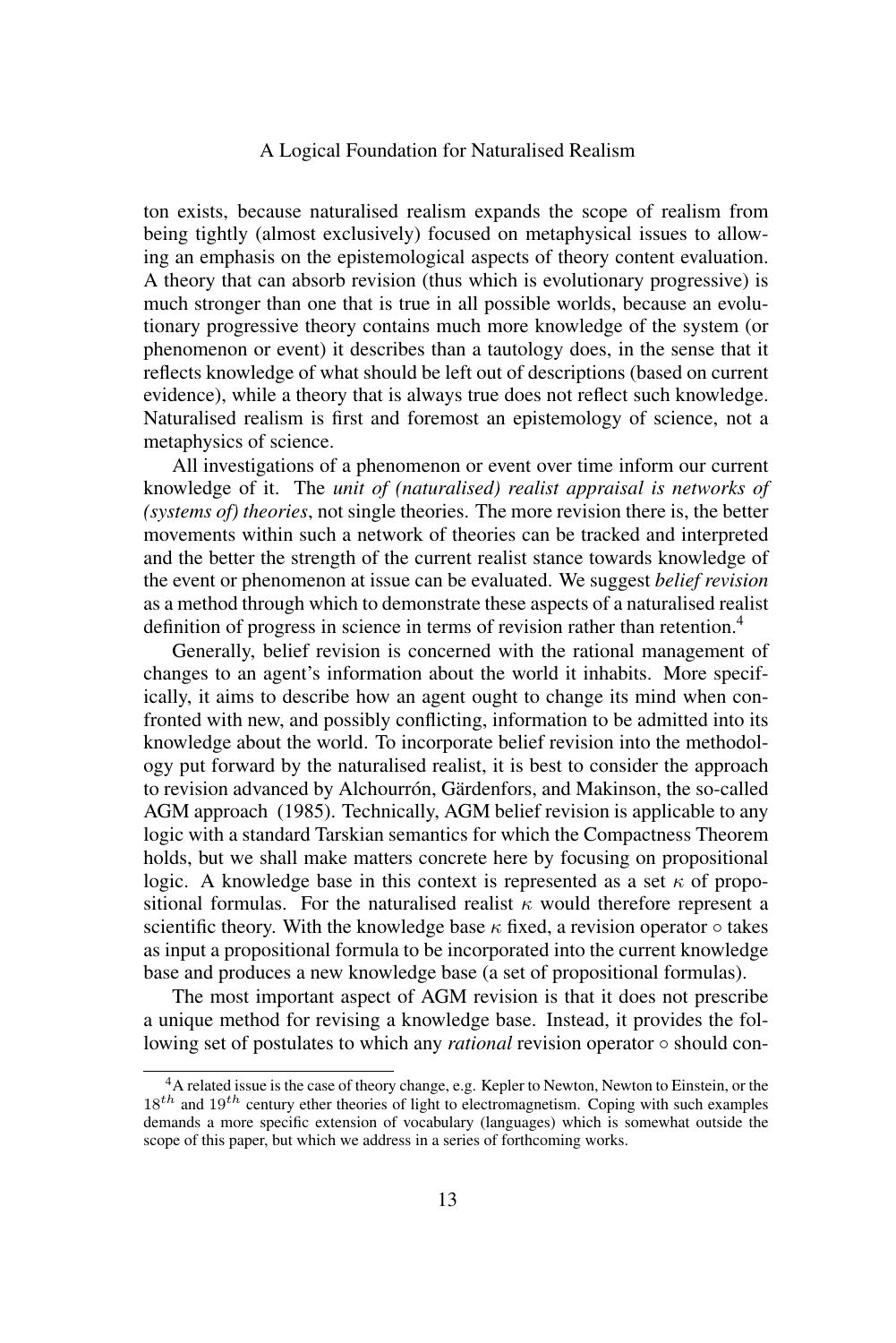form: **(K1)**  $\kappa \circ \alpha = Cn(\kappa \circ \alpha)$ ; **(K2)**  $\alpha \in Cn(\kappa \circ \alpha)$ ; **(K3)**  $Cn(\kappa \circ \alpha) \subseteq$ *Cn*( $\kappa \cup {\alpha}$ ); (K4) If  $\kappa \cup {\alpha} \neq \bot$  then  $\kappa \circ \alpha = Cn(\kappa \cup {\alpha})$ ; (K5) If  $\kappa \circ \alpha \models \bot$  then  $\alpha \models \bot$ ; (K6) If  $\alpha \equiv \beta$  then  $Cn(\kappa \circ \alpha) = Cn(\kappa \circ \beta)$ ;  $(K7)$   $Cn(\kappa \circ (\alpha \wedge \beta)) \subseteq Cn(\kappa \circ \alpha \cup {\{\beta\}});$   $(K8)$  If  $(\kappa \circ \alpha) \cup {\{\beta\}} \not\models \bot$  then  $Cn((\kappa \circ \alpha) \cup {\{\beta\}}) \subseteq Cn(\kappa \circ (\alpha \wedge \beta))$ 

The significance of these postulates have been discussed at length (e.g., by Gärdenfors (1988)), and we won't do so here. For the naturalised realist this approach to revision is important because revision need not be unique, thereby allowing for the development of systems of theories, all conforming to the eight AGM revision postulates. At the same time, revision is not naïvely openended either. The constraints imposed by the eight postulates are suitably restrictive, ensuring ample justification for the maintenance of a system of theories. AGM revision provides a formal framework for developing a system of theories, but since it only describes a mechanism for a single revision step, it does not address the issue of the maintenance of a *network* of systems of theories. For that it is necessary to consider the area of *iterated belief revision* which seeks to describe the dynamics of a sequence of belief revision steps. A detailed description of iterated revision is beyond the scope of this paper. It will suffice to remark that the most successful approach (Darwiche & Pearl, 1997) involves an extension to AGM revision, and allows for the construction of a network of results in line with the naturalised realist stance.

# 6 Conclusion

We have argued that DL can possibly shed new light on the formal representation of the empirical-theoretical distinction, that Non-monotonic Logic in the form of defeasible implication can be employed to manage the overdetermination of scientific theories, and that Belief Revision can be used as a mechanism for representing the naturalised realist approach to progress in science. A single unifying framework for doing so would involve the incorporation of Non-monotonic logic and Belief Revision into Description Logics. In recent years, significant progress has been made in this regard, with Description Logics being extended to include notions of *defeasible subsumption* (Giordano, Gliozzi, Olivetti, & Pozzato, 2013) and Belief Revision (Meyer, Lee, & Booth, 2005). What is still missing for a truly integrated framework is a system in which Belief Revision can be applied to Description Logics that are enriched with defeasible subsumption. We are currently investigating this.

# References

Alchourrón, C., Gärdenfors, P., & Makinson, D. (1985). On the Logic of Theory Change: Partial Meet Contraction and Revision Functions. *Journal*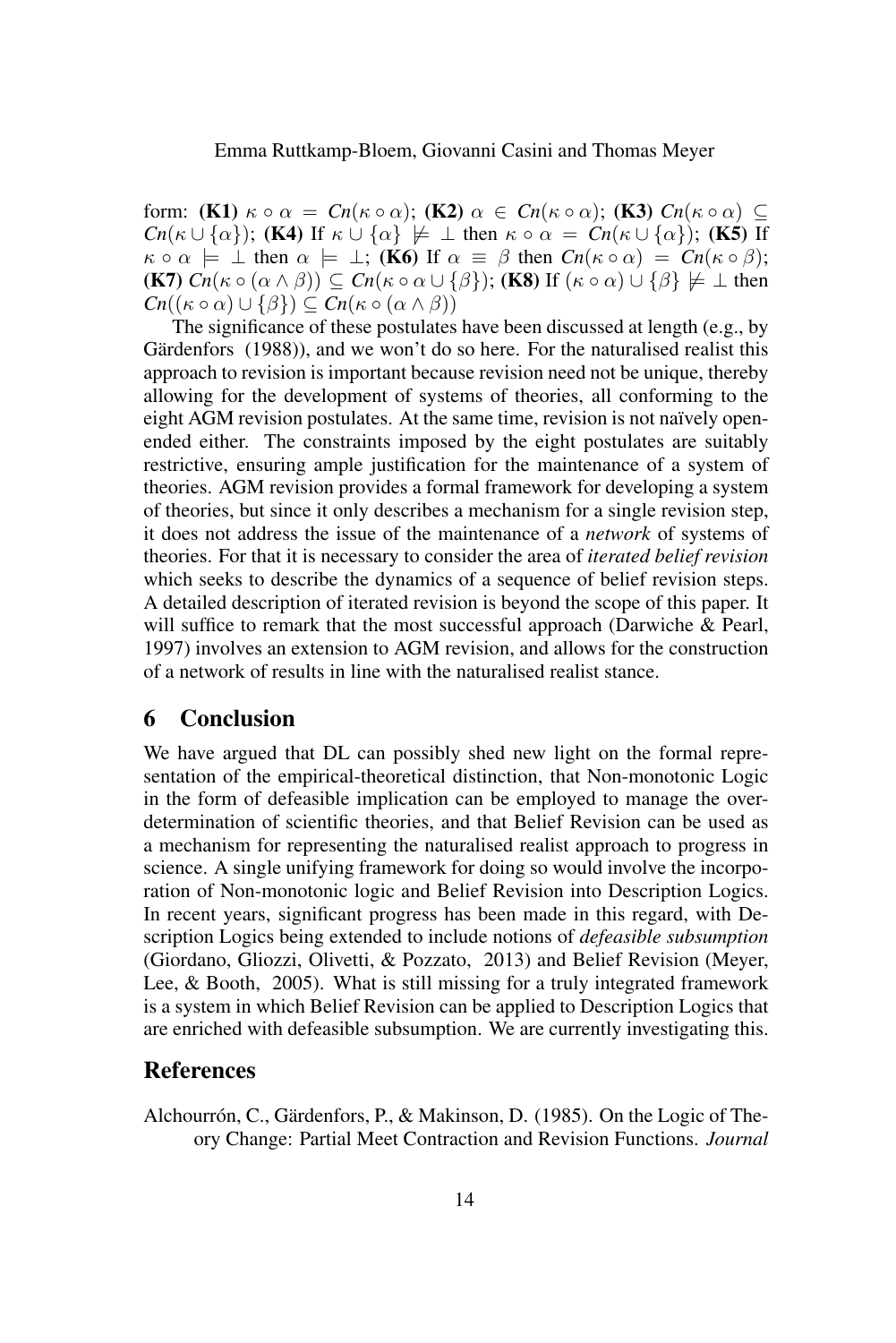*of Symbolic Logic*, *50*, 510–530.

- Baader, F., Calvanese, D., McGuinness, D., Nardi, D., & Patel-Schneider, P. (2007). *The DL Handbook* (2nd ed.). Cambridge Univ. Press.
- Carnap, R. (1956). The Methodological Character of Theoretical Concepts. *Minnesota Studies in the Philosophy of Science*, *1*, 38–76.
- Chang, H. (2012). *Is Water H2O? Evidence, Realism and Pluralism*. Springer.
- Darwiche, A., & Pearl, J. (1997). On the Logic of Iterated Belief Revision. *Art. Intell.*, *89*(1-2), 1–29.
- Gärdenfors, P. (1988). *Knowledge in Flux: Modeling the Dynamics of Epistemic States*. MIT Press.
- Giordano, L., Gliozzi, V., Olivetti, N., & Pozzato, G. L. (2013). Rational Closure for Description Logics of Typicality. In *IAF-13* (pp. 1–9).
- J. Ladyman, D. R. (2007). *Every Thing Must Go: Metaphysics Naturalized*. Oxford University Press.
- Kraus, S., Lehmann, D., & Magidor, M. (1990). Nonmonotonic reasoning, preferential models and cumulative logics. *Art. Intell.*, *44*, 167-207.
- Kuipers, T. A. F. (2001). Epistemological Positions in the Light of Truth Approximation. *Proc. of* 20th *World Congr. of Philos.*, *2001*, 79–88.
- Laudan, L. (1981). A Confutation of Convergent Realism. *Philosophy of Science*, *48*(1), 19–49.
- Lehmann, D., & Magidor, M. (1992). What does a conditional knowledge base entail? *Art. Intell.*, *55*, 1-60.
- Maxwell, G. (1962). The ontological status of theoretical entities. *Minnesota Studies in the Philosophy of Science*, *3*, 181–192.
- Meyer, T., Lee, K., & Booth, R. (2005). Knowledge integration for description logics. In *Proc. of AAAI-05* (p. 645-650).
- Nagel, E. (1961). *The Structure of Science: Problems in the Logic of Scientific Explanation*. Harcourt, Brace & World.
- Psillos, S. (1999). *Scientific Realism:How Science Tracks Truth*. Routledge.
- Ruttkamp, E. (2002). *A Model-Theoretic Realist Interpretation of Science*. Springer.
- Ruttkamp, E. (2005). Overdetermination of Theories by Empirical Models: A Realist Interpretation of Empirical Choices. *Poznan Studies in the Philosophy of the Sciences and the Humanities*, *84*(1), 409–436.
- Ruttkamp-Bloem, E. (2013). Re-Enchanting Realism in Debate with Kyle Stanford. *Journal for General Phil. of Sc.*, *44*(1), 201–224.
- Suppes, P. (1967). What is a scientific theory? In S. Morgenbesser (Ed.), *Philosophy of science today* (pp. 55–67). Basic Books.
- van Fraassen, B. (1976). To Save the Phenomena. *J. of Phil.*, *73*, 623–632.
- van Fraassen, B. (1980). *The Scientific Image*. Oxford University Press.